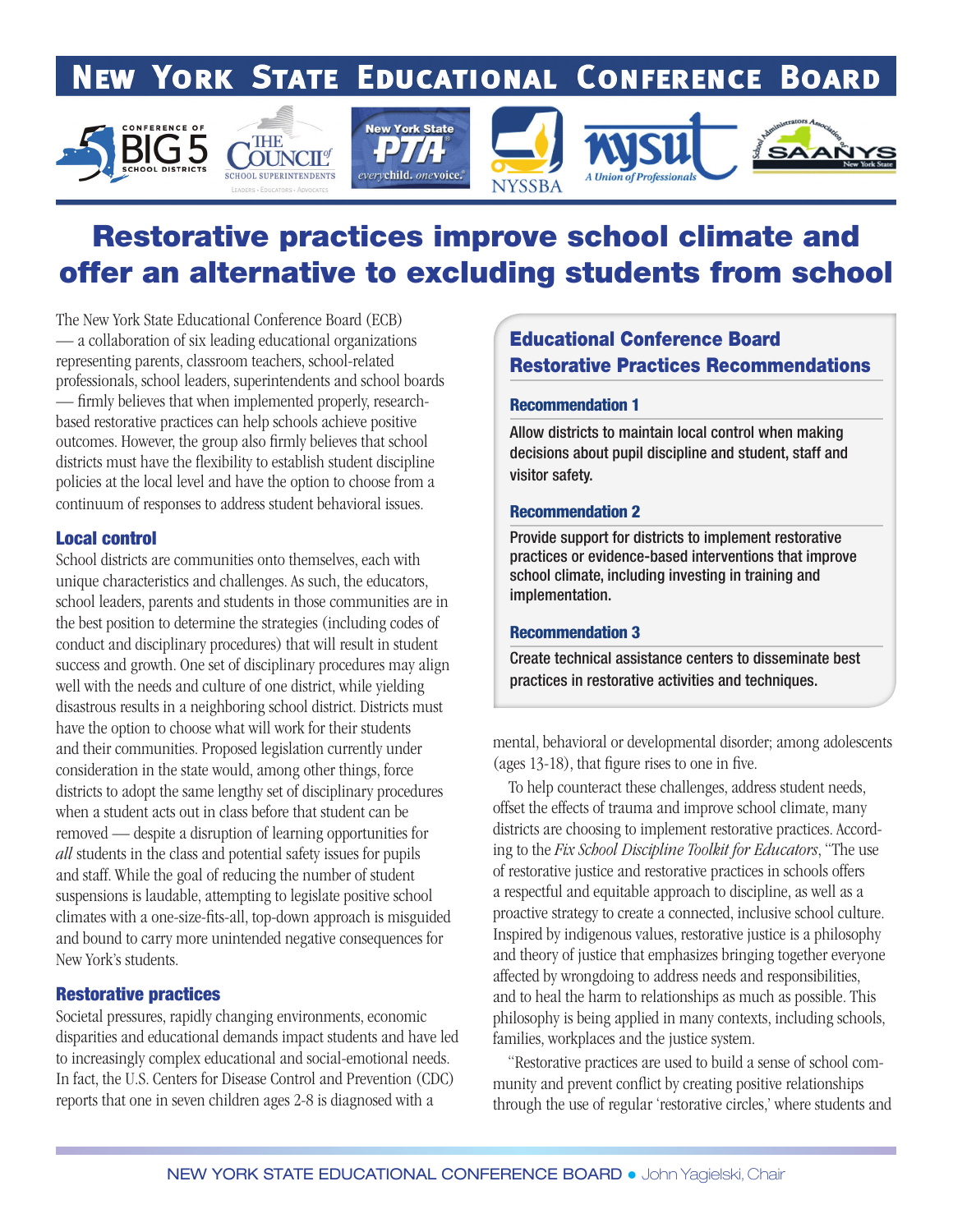educators work together to set academic goals and develop core values for the classroom community."

 In schools, restorative circles can be used for different purposes, starting with laying a foundation of trust, community-building and relationship-building in what is often referred to as tier 1 or level 1 circles. These circles occur on a regular basis in schools using restorative practices, allowing students to forge strong connections with their peers and with staff.

 Tier 2 and 3 circles feature restorative conversations, which allow educators to demonstrate empathy and teach pupils ways to resolve conflict — while also giving students a voice in the process. Tier 2 circles are often used to repair harm and rebuild relationships after incidents or minor infractions; participants are given the opportunity to discuss what happened, who was impacted and how, along with ways to set things right, move forward and ensure the same thing doesn't happen again. Schools use tier 3 circles for more serious offenses and to help students re-enter schools. (See the sidebar on page 3 for more details the use of restorative practices in a school setting.)

### How do restorative practices fit into discipline policies?

"With restorative practices, when an incident occurs, it's viewed as people and relationships being harmed and accountability means understanding the impact of what was done and repairing the harm. The offender, the victim and the school all have roles in the process. The offender is responsible for the harmful behavior but is also charged with repairing the harm and working toward positive outcomes. There's an opportunity to make amends and express remorse, so it's a much more holistic approach than traditional punishment," said Tom Andriola, chief of policy and implementation in the Office of Youth Justice (New York State Division of Criminal Justice Services).

 There is sometimes a misconception about restorative practices that youth aren't accountable and kids are getting off easy.

 "People who haven't experienced restorative practices sometimes think it's soft on discipline. It's the exact opposite," said Lori DeCarlo, superintendent of Randolph Academy Union Free School District, where restorative practices have been successfully implemented. "It's far easier for the kid and the school to just suspend the student and never talk about it — never have the people who have been affected have a say in what the student should do to make things right and not expect the student to hear how their actions affected someone else."

 An 18-year-old Randolph Academy student would likely concur. He said, "It takes a lot of courage to be able to admit you did something wrong and talk to other people about how you should make it up to them."

 Another myth? Implementing restorative practices mean students never get suspended. Again, that's just not the case.

*"People who haven't experienced restorative practices sometimes think it's soft on discipline. It's the exact opposite."* 

> — Lori DeCarlo, superintendent of Randolph Academy Union Free School District

Districts using restorative practices often maintain suspension as an option in their codes of conduct. However, districts that are successfully implementing the practices find that the relationship-building that accompanies restorative approaches leads to fewer negative behaviors that require students to be removed from school.

 When appropriately implemented with district-wide support, restorative practices have been shown to be a proactive approach that districts can use as part of overarching efforts to improve school climate, which will, in turn, reduce suspension rates, improve student achievement, increase graduation rates and reduce drop-out rates.

#### An evidence-based approach

Research shows the effectiveness of using restorative practices in schools. Perhaps the most significant studies have been conducted in the Oakland Unified School District (OUSD), which began introducing restorative practices in 2005 in response to discipline disparities and recognition of compelling evidence showing punitive discipline policies failed to make schools safer. Because of its size (86 schools and more than 45,000 students), OUSD was able to conduct research and make comparisons between schools that fully implemented restorative practices and those that had no implementation or were in the beginning or middle stages. Some of the key findings are as follows:

- Around 80 percent of staff surveyed said their school should continue using restorative practices.
- $\blacksquare$  Approximately 76 percent of students who participated in tier 2 circles felt they repaired harm and resolved conflicts, while 63 percent of school staff members believed restorative activities improved the way students resolve conflicts with adults and peers.
- $\blacksquare$  More than 88 percent of teachers indicated that restorative practices were very or somewhat helpful in managing difficult student behaviors.
- Grade 9 reading levels increased from an average of 14 to 33 percent (a 128 percent increase) in restorative practice schools compared with an 11 percent increase for schools without restorative practice programs.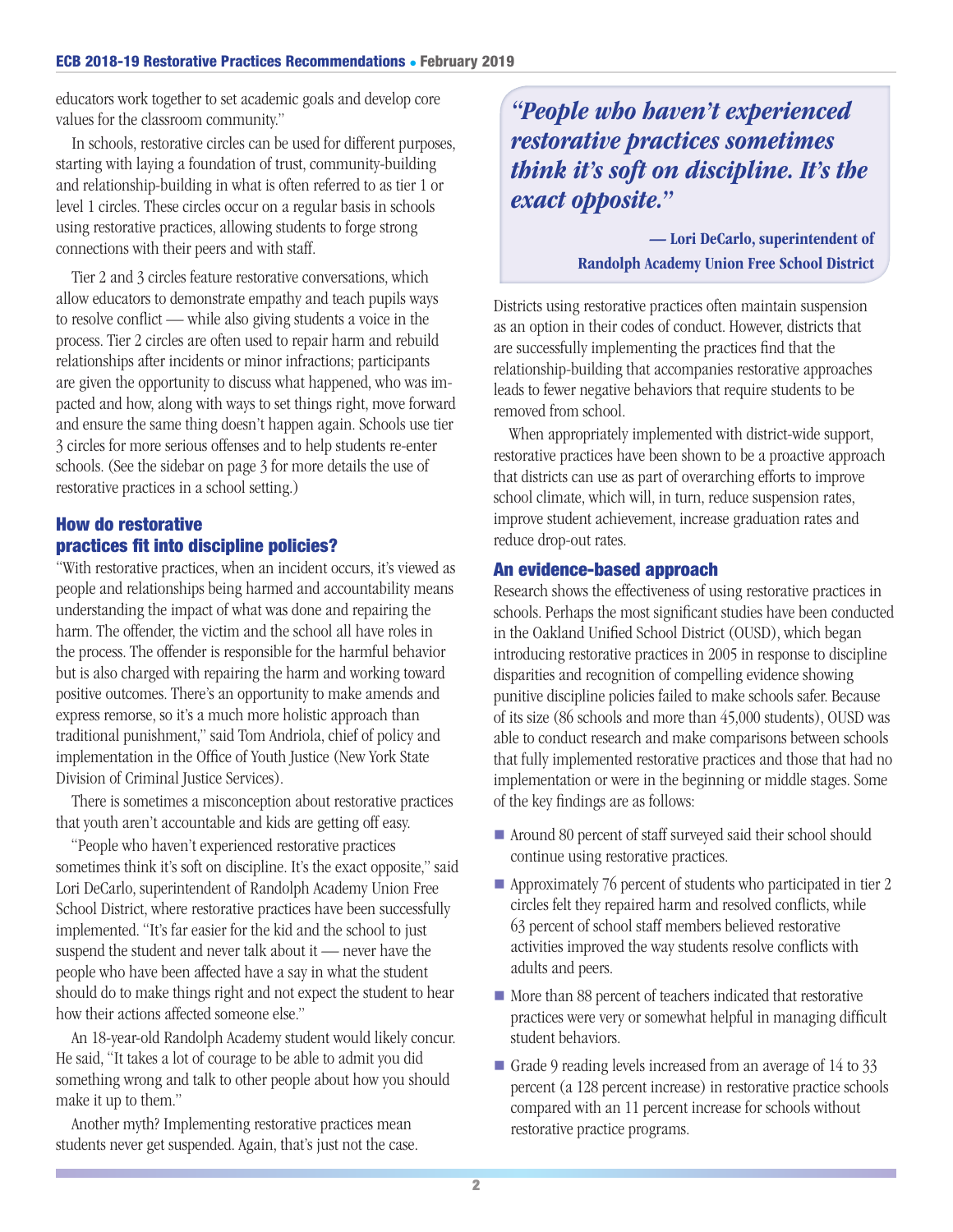- Between 2011 and 2014, schools with full restorative practice programs had suspension rates drop by half.
- $\blacksquare$  Middle schools with restorative practice programs reduced chronic absenteeism by 24 percent; this compares to a staggering increase of 62 percent for Oakland middle schools that had yet to implement restorative practices.
- Between 2010 and 2013, high schools with restorative practice programming showed a 56 percent decline in drop-outs, compared to 17 percent in non-restorative practice high schools. In the same time period, four-year graduation rates for Oakland's public high schools increased by 60 percent in schools with restorative practice activities, compared to a 7 percent increase for non-restorative practice schools.

The full report is available at: https://bit.ly/2qd7JxU.

 More recent studies are showing some positive trends, as well. For example, researchers conducted randomized controlled trials of the effects of restorative practices in Pittsburgh Public Schools for the 2015-16 and 2016-17 school years. Some of the key findings of that research were:

- Teachers indicated an improvement in school climate after implementing restorative practices, including improvements in such categories as "managing student conduct" and "working in a safe environment." Overall, restorative practices also positively impacted "overall teaching and learning," meaning teachers in schools using restorative practices felt they had better working conditions and were working in environments more conducive to learning than their counterparts working in schools that had not implemented the practices.
- $\blacksquare$  At the end of two years, 63 percent of staff reported that their relationships with students had moderately or greatly improved by using restorative practices. This included teachers indicating more productive discussions with students and teachers and students having a better understanding of each other.
- $\blacksquare$  Instructional days lost due to suspensions decreased by 16 percent in Pittsburgh schools that implemented restorative practices, while overall suspension rates decreased by 13 percent. The disparities in suspension rates by race and income also decreased. *continued on page 4*

## A look at restorative practices at Randolph Academy Union Free School District *Changing the culture of school districts*

Randoph Academy Union Free School District is a "special act district" in western New York. Such districts were created by special acts of the state legislature to help children who cannot be educated in their local school district. These children have endured neglect, abuse or serious family issues and/ or have been diagnosed with autism, emotional/behavioral issues, substance abuse issues, etc. Many Randolph students are in residential treatment programs and are day students in one of the district's two schools

 Students attending special act schools are among the most vulnerable and imperiled children in the state — ones who are often left behind. "This population has been suspended and put on home instruction so many times before they get to us, they've often given up any hope or faith in anything to do with school," said Randolph Academy Principal John Kwietniewski, adding that once students participate in the restorative processes (circles, for example), "they have a little more faith that we are here to listen and to work together, rather than it being my way or the highway."

 When first considering restorative practices, the Randolph Academy board of

education and Superintendent Lori DeCarlo were particularly attracted to the potential for improving school environments. "We really like how it builds a positive schoolwide climate," said DeCarlo. "The practices also teach students social-emotional skills and empathy."

 The process of introducing restorative practices started in 2015 when school leaders from five pilot districts in western New York teamed up with BOCES staff developers to receive turnkey training from Dr. Tom Cavanagh, a leader in the field. This was followed by a careful and intentional implementation, further trainings and sharing experiences with the other pilot districts and additional school districts. Within the first three years, Randolph staff members were among the more than 2,200 educators who were trained and adopted the restorative model.

 As expected, it took a few years for the majority of Randolph staff members to be comfortable with the cultural shift in the district. "We deliberately set out to implement it gradually. It started out with everybody just doing level 1 circles to get familiar with the process and then we moved on to using it to address incidents," Kwietniewski explained.

 The results have been impressive — for example, decreases in dicipline referrals and improvements in both school climate and academic achievement. "In fact, the science teacher at Randolph who does the most frequent circles of any teacher in the district also acheived the highest passing rate on the earth sicence Regents exam the district has ever seen," DeCarlo said. While these impacts are reflective of the research highlighted throughout this paper, perhaps the most compelling indicator of the power of restorative practices comes from the voices of Randolph students:

*"At first when I saw the circles, I was not a big fan. I just didn't think it was necessary and it wasn't going to resolve anything. But they proved me wrong. You feel like the world is off your shoulders."*

*"I think circles would make the community better than it is now. For many teenagers today, the only thing they know is to grab a gun."* 

*"It's like a second chance and you hear both sides of the situation. Before using circles, it would be 'here's what you did wrong and here's your consequence." [With the circles], "you get to know how your actions affected other people."*